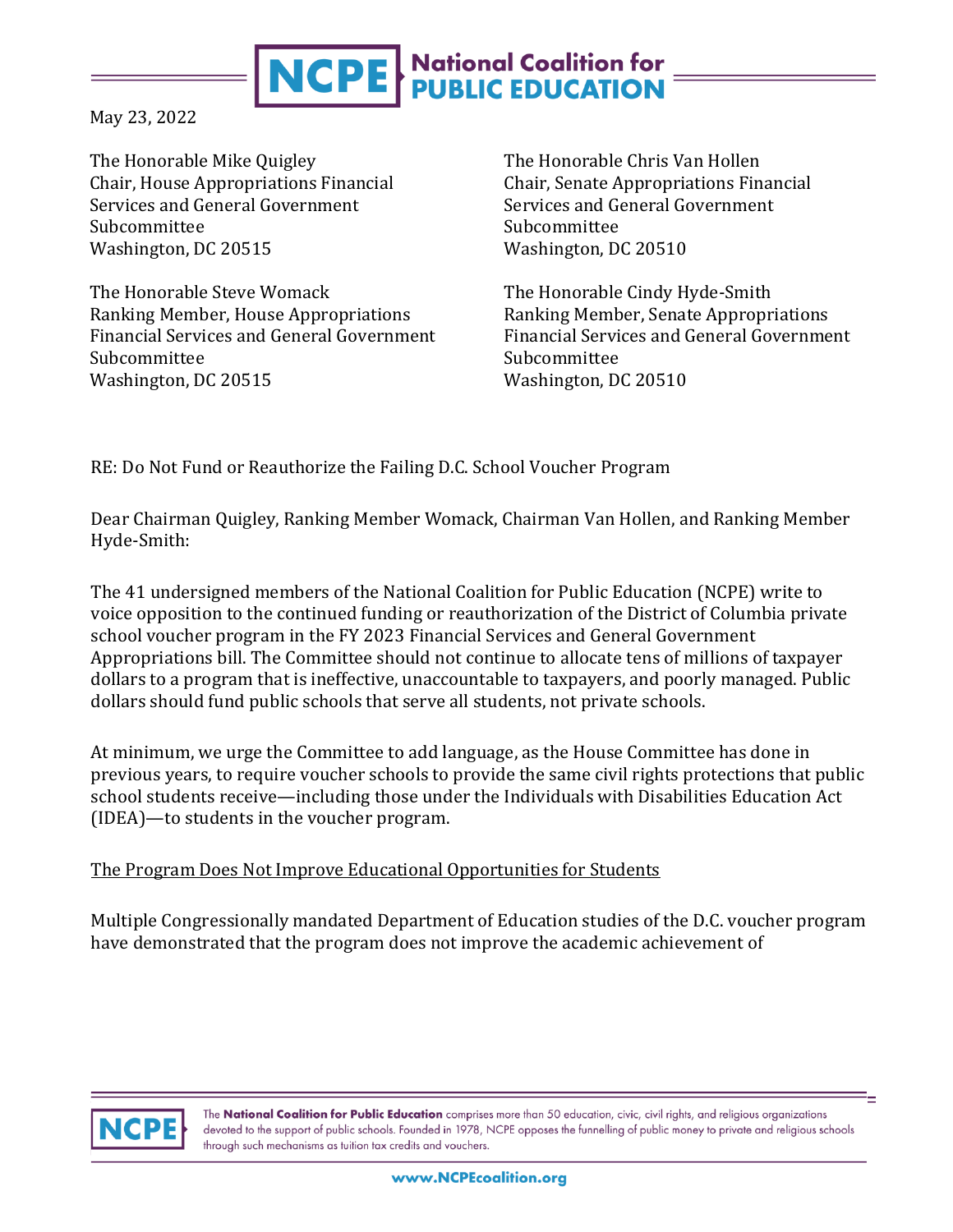participating students.<sup>1</sup> In fact, two recent studies demonstrate that students using vouchers are performing *worse* academically than their peers who are not in the voucher program.<sup>2</sup>

The most recent study also found that the voucher program has no effect on parental satisfaction, perceptions of safety, or involvement.<sup>3</sup> And, previous studies have indicated that many of the students in the voucher program are less likely to have access to key services such as ESL programs, learning supports, services and supports for students with disabilities, and counselors than students who are not part of the program.<sup>4</sup> Moreover, a study from the Urban Institute found that receiving a voucher does not increase D.C. students' college enrollment rates.<sup>5</sup>

Having failed to improve the academic achievement and school experience of the students in the voucher program for nearly two decades, the program clearly does not warrant continuation.

## The Program Lacks Sufficient Oversight and Accountability

According to two GAO reports, the D.C. voucher program has repeatedly failed to meet basic and even statutorily required accountability measures.6 And an investigation by *The Washington Post* found that participating private schools lack even basic quality controls: these schools were sometimes operated out of run-down storefronts or homes without proper amenities like restrooms and gymnasiums.<sup>7</sup> For example, at one school where 93% of the students had vouchers, students were taught from a "learning model known as 'Suggestopedia,' an obscure Bulgarian philosophy of learning that stresses learning through music, stretching, and meditation."<sup>8</sup> Even a prior administrator of the program admitted that "quality oversight of the program [w]as sort of a dead zone, a blind spot."<sup>9</sup>

A program with such repeated and serious oversight problems should not continue to be funded by taxpayers.

<sup>&</sup>lt;sup>1</sup> U.S. Dep't of Educ., [Evaluation of the DC Opportunity Scholarship Program: Impacts Three Years After Students Applied](https://ies.ed.gov/ncee/pubs/20194006/pdf/20194006.pdf) (May 2019) (2019 U.S. Dep't of Educ. Report); U.S. Dep't of Educ., [Evaluation of the](https://ies.ed.gov/ncee/pubs/20184010/pdf/20184010.pdf) [D.C. Opportunity Scholarship Program: Impacts Two](https://ies.ed.gov/ncee/pubs/20184010/pdf/20184010.pdf)  [Years After Students Applied](https://ies.ed.gov/ncee/pubs/20184010/pdf/20184010.pdf) (June 2018) (2018 U.S. Dep't of Educ. Report); U.S. Dep't of Educ., [Evaluation of the D.C. Opportunity](https://ies.ed.gov/ncee/pubs/20174022/pdf/20174022.pdf)  [Scholarship Program: Impacts After One Year](https://ies.ed.gov/ncee/pubs/20174022/pdf/20174022.pdf) (June 2017) (2017 U.S. Dep't of Educ. Report*)*; U.S. Dep't of Educ.[, Evaluation of the](https://ies.ed.gov/ncee/pubs/20104018/pdf/20104018.pdf)  [D.C. Scholarship Program: Final Report](https://ies.ed.gov/ncee/pubs/20104018/pdf/20104018.pdf) (June 2010) (2010 U.S. Dep't of Educ. Report*)*; U.S. Dep't of Educ., [Evaluation of the D.C.](https://ies.ed.gov/ncee/pubs/20094050/pdf/20094050.pdf)  [Scholarship Program: Impact After 3 Years](https://ies.ed.gov/ncee/pubs/20094050/pdf/20094050.pdf) (Apr. 2009) (2009 U.S. Dep't of Educ. Report*)*; U.S. Dep't of Educ.[, Evaluation of the D.C.](https://ies.ed.gov/ncee/pdf/20084023.pdf)  [Scholarship Program: Impact After 2 Years](https://ies.ed.gov/ncee/pdf/20084023.pdf) (June 2008) (2008 U.S. Dep't of Educ. Report); U.S. Dep't of Educ.[, Evaluation of the D.C.](https://ies.ed.gov/ncee/pdf/20074009.pdf)  [Scholarship Program: Impact After 1 Year](https://ies.ed.gov/ncee/pdf/20074009.pdf) (June 2007) (2007 U.S. Dep't of Educ. Report).

<sup>2</sup> 2018 U.S. Dep't of Educ. Report at 19; 2017 U.S. Dep't of Educ. Report at 11.

<sup>3</sup> 2019 U.S. Dep't of Educ. Report at 6-9.

<sup>4</sup> 2010 U.S. Dep't of Educ. Report at 20; 2009 US Dep't of Educ. Report at xxii, 17; 2008 US Dep't of Educ. Report at xviii, 16.

<sup>5</sup> Matthew Chingos, Urban Institute[, The Effect of the D.C. School Voucher Program on College Enrollment](https://www.urban.org/research/publication/effect-dc-school-voucher-program-college-enrollment/view/full_report) (Feb. 2018).

<sup>6</sup> U.S. Gov't Accountability Office, [District of Columbia Opportunity Scholarship Program: Actions Needed to Address Weaknesses](http://www.gao.gov/assets/660/658416.pdf)  [in Administration & Oversight,](http://www.gao.gov/assets/660/658416.pdf) Publication No. GAO-13-805 (Nov. 2013); US Gov't Accountability Office, District of Columbia [Opportunity Scholarship Program: Additional Policies and Procedures Would Improve Internal Controls & Program Operations,](http://www.gao.gov/new.items/d089.pdf)  Pub. No. 08-9 at 26 (Nov. 2007).

<sup>7</sup> Lyndsey Layton[, Quality Controls Lacking for D.C. Schools Accepting Federal Vouchers,](https://www.washingtonpost.com/local/education/quality-controls-lacking-for-dc-schools-accepting-federal-vouchers/2012/11/17/062bf97a-1e0d-11e2-b647-bb1668e64058_story.html?tid=a_inl_manual) *The Wash. Post*, (Nov. 17, 2012).

<sup>8</sup> *Id*. (Discussing Academy for Ideal Education).

<sup>9</sup> Lyndsey Layton, [D.C. School Voucher Program Lacks Oversight, GAO Says](http://www.washingtonpost.com/local/education/D.C.-school-voucher-program-lacks-oversight-gao-says/2013/11/15/9bb8c35e-4e3d-11e3-be6b-d3d28122e6d4_story.html)*, The Wash. Post*(Nov. 15, 2013).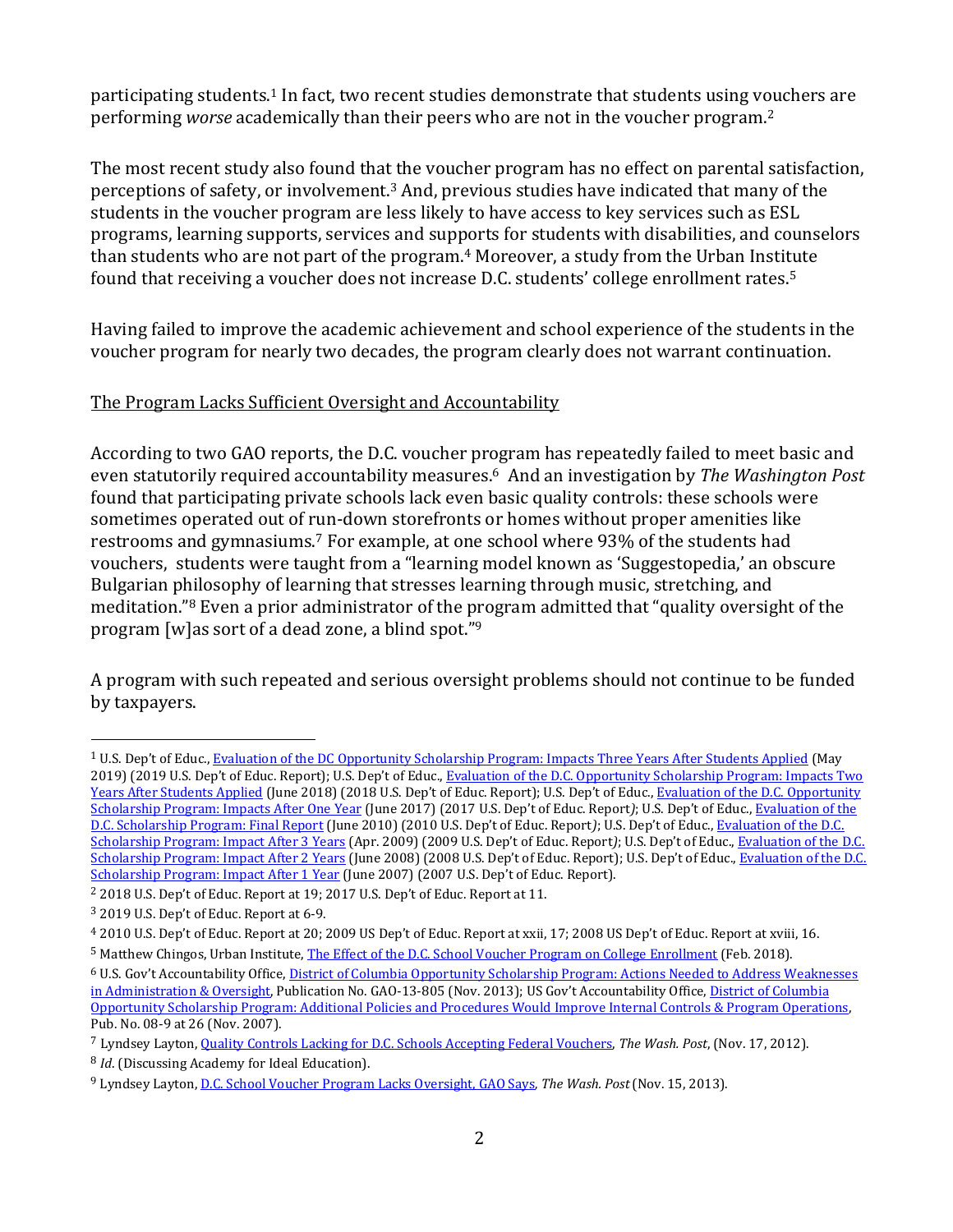## The Program Endangers Civil Rights, Undermines Constitutional Protections, and Perpetuates Segregation

Despite receiving public funds, the private schools participating in the D.C. voucher program do not abide by all federal civil rights laws and public accountability standards, including those in Title VI, Title IX, IDEA, Title II of the Americans with Disabilities Act and the Elementary and Secondary Education Act (ESEA), that all public schools must meet. Students who attend private schools with vouchers are stripped of their First Amendment, due process, and other constitutional and statutory rights provided to them in public schools. It is even more important that voucher schools protect students' civil rights considering that most students in the D.C. voucher program attend private schools that are deeply racially segregated. More than 70% of D.C. voucher students are concentrated in private schools with student populations that are over 90% Black and Hispanic.<sup>10</sup> Schools that do not provide students with basic civil rights protections should not be funded with taxpayer dollars.

#### **Conclusion**

For these reasons and more, NCPE opposes the reauthorization or continued funding of the D.C. voucher program in the FY 2023 FSGG Appropriations bill.

Thank you for your consideration of our views.

Sincerely,

AASA, The School Superintendents Association African American Ministers In Action American Atheists American Federation of State, County and Municipal Employees (AFSCME) American Federation of Teachers Americans United for Separation of Church and State ADL (Anti-Defamation League) Association of Educational Service Agencies Association of School Business Officials International (ASBO) Baptist Joint Committee for Religious Liberty (BJC) Center for Inquiry (CFI) Central Conference of American Rabbis Clearinghouse on Women's Issues Council for Exceptional Children

<sup>10</sup> Mary Levy, *[Washington, D.C. Voucher Program: Civil Rights Implications](https://www.civilrightsproject.ucla.edu/research/k-12-education/integration-and-diversity/washington-d.c.s-voucher-program-civil-rights-implications/Levy-DC-VOUCHER-PAPER-FINAL-TO-POST-030218C.pdf)*, Working Paper for the UCLA Civil Rights Program (Mar. 5, 2018), 23.